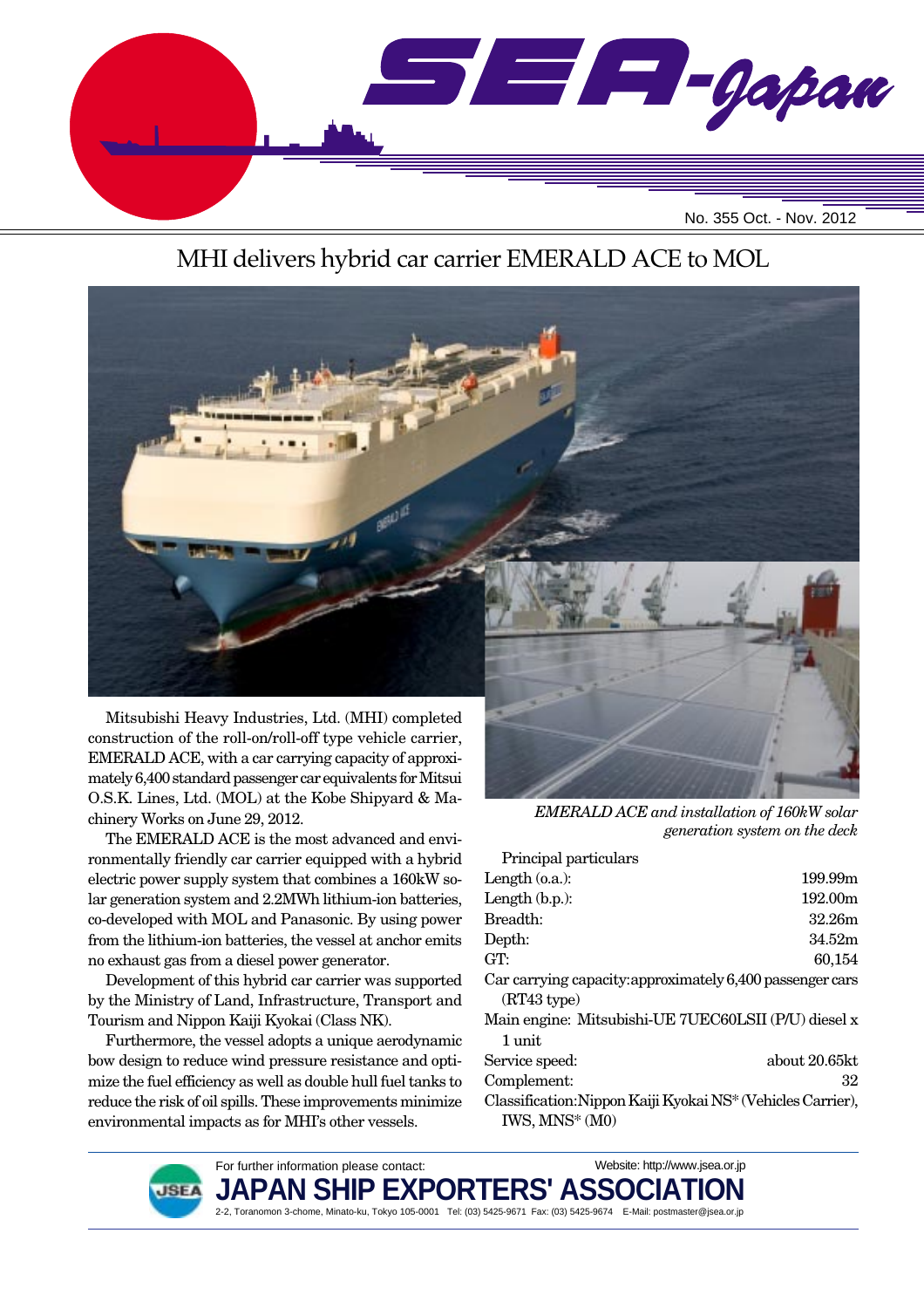#### IHIMU completes 8,600TEU container vessel HOUSTON BRIDGE

IHI Marine United Inc. has delivered the 8,600TEU container vessel, HOUSTON BRIDGE (HN: 3288), to Erudite Ship Holding Limited at its Kure Shipyard.

The HOUSTON BRIDGE is one of the largest classes of container vessels, and IHIMU applied its advanced shipbuilding technology and experience to the vessel.

The vessel is equipped with an electronically controlled main engine for the sake of economical operation in the container trade. To achieve further optimum operation, the latest systems such as the turbo charger cut-off system and inverter-controlled cooling seawater pump are applied.

IHIMU designed this vessel with its latest technology such as CFD analysis, 3D-FEM ship-model analysis, walk-through simulation, and apparatus installation simulation utilizing the CIM system "Ajisai" which IHIMU developed originally. These techniques help attain good propulsion performance and good maneuverability for vessel operation.

Principal particulars Length (o.a.): about 334.55m Breadth: about 45.60m Depth: 24.40m

| DWT:              | about 97,000t               |
|-------------------|-----------------------------|
| GT:               | 97,000                      |
| Loading capacity: | 8,600TEUs                   |
|                   | Main engine: MAN B&W 9K98ME |
|                   | $(Mark 6)$ diesel x 1 unit  |
| MCR:              | 51,480kW x 94.0rpm          |
| Classification:   | NK                          |
| Completion:       | June 29, 2012               |
|                   |                             |



### Kawasaki delivers bulk carrier FURNESS VICTORIA

Kawasaki Heavy Industries, Ltd. has delivered the Furness Victoria (HN: 1702), a 58,648DWT bulk carrier, for East Blue Line S.A. at the Sakaide Works.

This 197m-long vessel is the 15th state-of-the-art bulk carrier with a capacity of 58,000DWT developed by Kawasaki.

The vessel has a flush deck with a forecastle and five cargo holds that are designed for optimum transport of grains, coal, ore and steel products. Four 30-ton deck cranes are installed along the centerline between hatch covers to enable cargo loading and unloading at ports that lack cargohandling facilities.

The latest technologies are employed to achieve maximum fuel economy, which include an energysaving main diesel engine, highly ef-



ficient propellers, the Kawasaki rudder bulb system with fins (RBS-F), as well as a bow designed to reduce wave resistance. These features contribute to the enhanced propulsion performance.

The main engine and generator engine comply with Tier II  $NO<sub>x</sub>$  emission standards set by the International Convention for the Prevention of Pollution from Ships.

Principal particulars

| Length $(o.a.):$              | 197.00m               |
|-------------------------------|-----------------------|
| Length $(b.p.):$              | 194.00m               |
| Breadth:                      | 32.26m                |
| Depth:                        | 18.10m                |
| Draught:                      | 12.65m                |
| DWT:                          | 58,648t               |
| GT:                           | 33,084                |
| Cargo hold capacity:          | $73,614 \mathrm{m}^3$ |
| Main engine: Kawasaki-MAN B&W |                       |
| 6S50MC-C7 diesel x 1 unit     |                       |
| MCR:                          | $8,630$ kW x 116rpm   |
| Speed, service:               | about 14.45kt         |
| Complement:                   | 25                    |
| Classification:               | NΚ                    |
| Registry:                     | Panama                |
| Completion:                   | May 17, 2012          |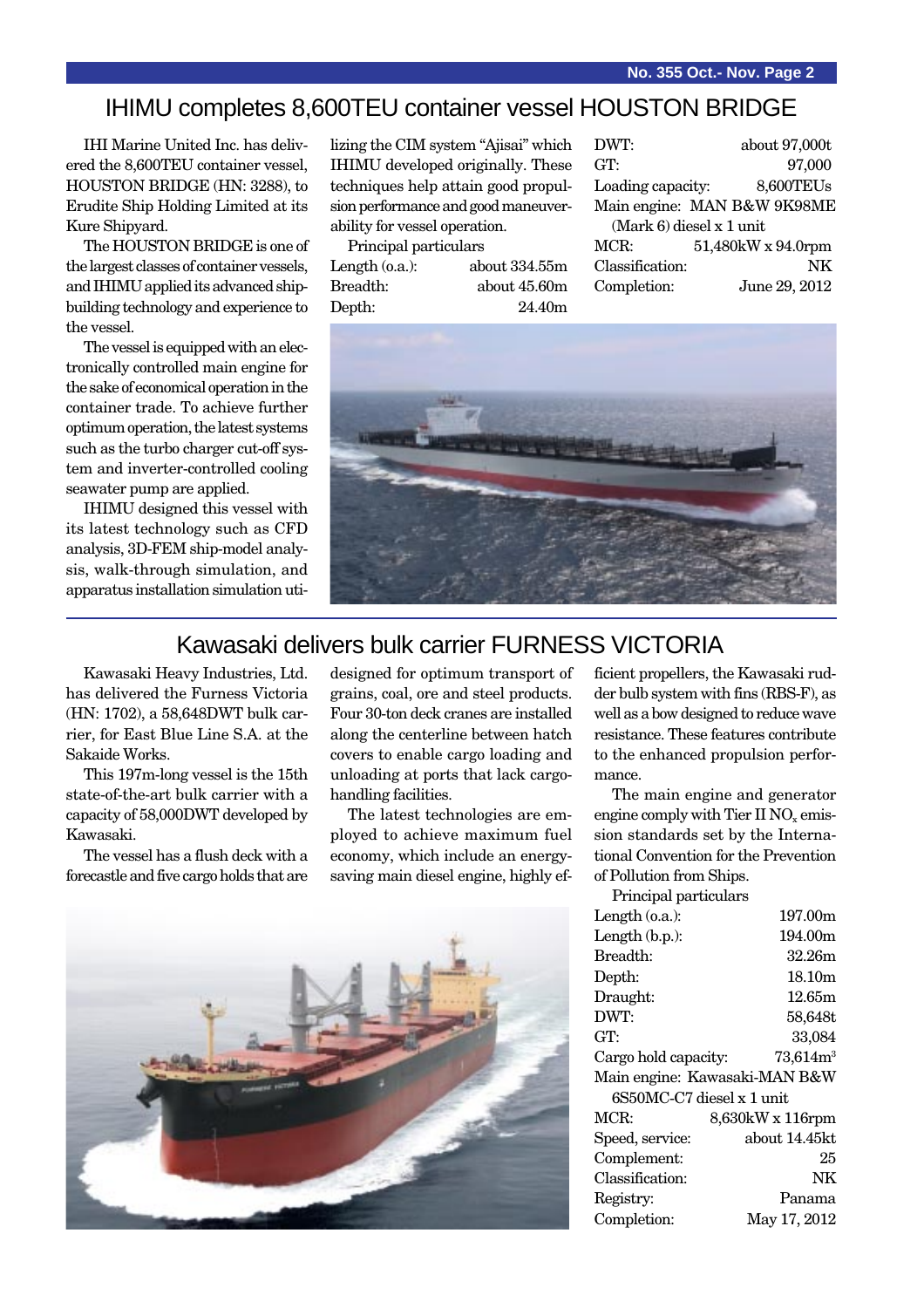# MES delivers world's largest class D/H VLCC GASSAN

--11th Mitsui Malaccca Doublemax--

Mitsui Engineering & Shipbuilding Co., Ltd. (MES) completed the double hull VLCC GASSAN (HN: 1808) on June 26, 2012, which had been under construction at its Chiba Works and delivered it to its owner Astraea Maritime Inc., Republic of the Marshall Islands on the same day.

MES has developed VLCC "Mitsui Malacca Doublemax" with an enhanced transport efficiency. First vessel of Mitsui Malacca Doublemax was delivered in 2005 and this GASSAN is the 11th vessel of this design.

The ship has the biggest deadweight and cargo tank capacity as Malacca-max type tanker and is able to transport efficiently the crude oil with a specific gravity of high frequency use.

In view of the ocean and global environmental preservation, double hull structure is applied not only to the ship's hull but also to the fuel oil tank and the bottom of the ship's pump room. Furthermore, a newly developed fuel saving equipment is installed to improve speed and fuel oil consumption by refining the propulsion performance.

| Principal particulars |                    |
|-----------------------|--------------------|
| Length $(0.a.)$ :     | 333.00m            |
| Length $(p.p.):$      | 324.00m            |
| Breadth:              | 60.00 <sub>m</sub> |
| Depth:                | 28.80m             |
| DWT:                  | 308,209t           |

| GT:                         | 160,137          |
|-----------------------------|------------------|
| Cargo tank capacity (100%): |                  |
| 354,689m <sup>3</sup>       |                  |
| Main engine:                | Mitsui-MAN B&W   |
| 7S80MC-C diesel x 1 unit    |                  |
| MCR:                        | 27,160kW x 76rpm |
| Complement:                 | 40               |
| Classification:             | NK               |
| Registry:                   | Panama           |
| Delivery:                   | June 26, 2012    |



### Imabari completes 181,303DWT bulk carrier CAPE LILY

Imabari Shipbuilding Co., Ltd. completed construction of the CAPE LILY (HN: S-8106), an 181,303DWT bulk carrier, at the Saijo Shipyard on May 31, 2012.

The vessel is an ocean-going Dunkerquemax type with a single propeller driven by a diesel engine suitable for carrying coal and ore cargoes.

The vessel has nine cargo holds and hatches, and the No. 6 hold can be used as a ballast hold. The Nos.2, 4 and 8 holds can be applied to a portuse ballast hold to adjust the trim and draught of the vessel during loading and unloading work. The vessel is provided with side-rolling-type hatch cov-



ers, which are operated by an electric motor and chain drive system.

The vessel has an energy saving device installed at the leading edge of the rudder. The device contributes to environment-friendly and economical operation.  $\mathbf{p}_{\text{min}}$  cine of

| Principal particulars |                                   |
|-----------------------|-----------------------------------|
| Length (o.a.):        | 291.98m                           |
| Length (b.p.):        | 283.80m                           |
| Breadth:              | 45.00m                            |
| Depth:                | 24.70m                            |
| Draught:              | 18.214m                           |
| DWT:                  | 181,303t                          |
| GT:                   | 92,752                            |
| Cargo hold capacity:  | $201,243m^3$                      |
|                       | Main engine: Mitsui-MAN B&W       |
|                       | 6S70MC-C (Mark 7) diesel x 1 unit |
| MCR:                  | 18,660kW x 91.0rpm                |
| Speed, service:       | 14.95kt                           |
| Complement:           | 28                                |
| Classification:       | NK                                |
| Delivery:             | May 31, 2012                      |
|                       |                                   |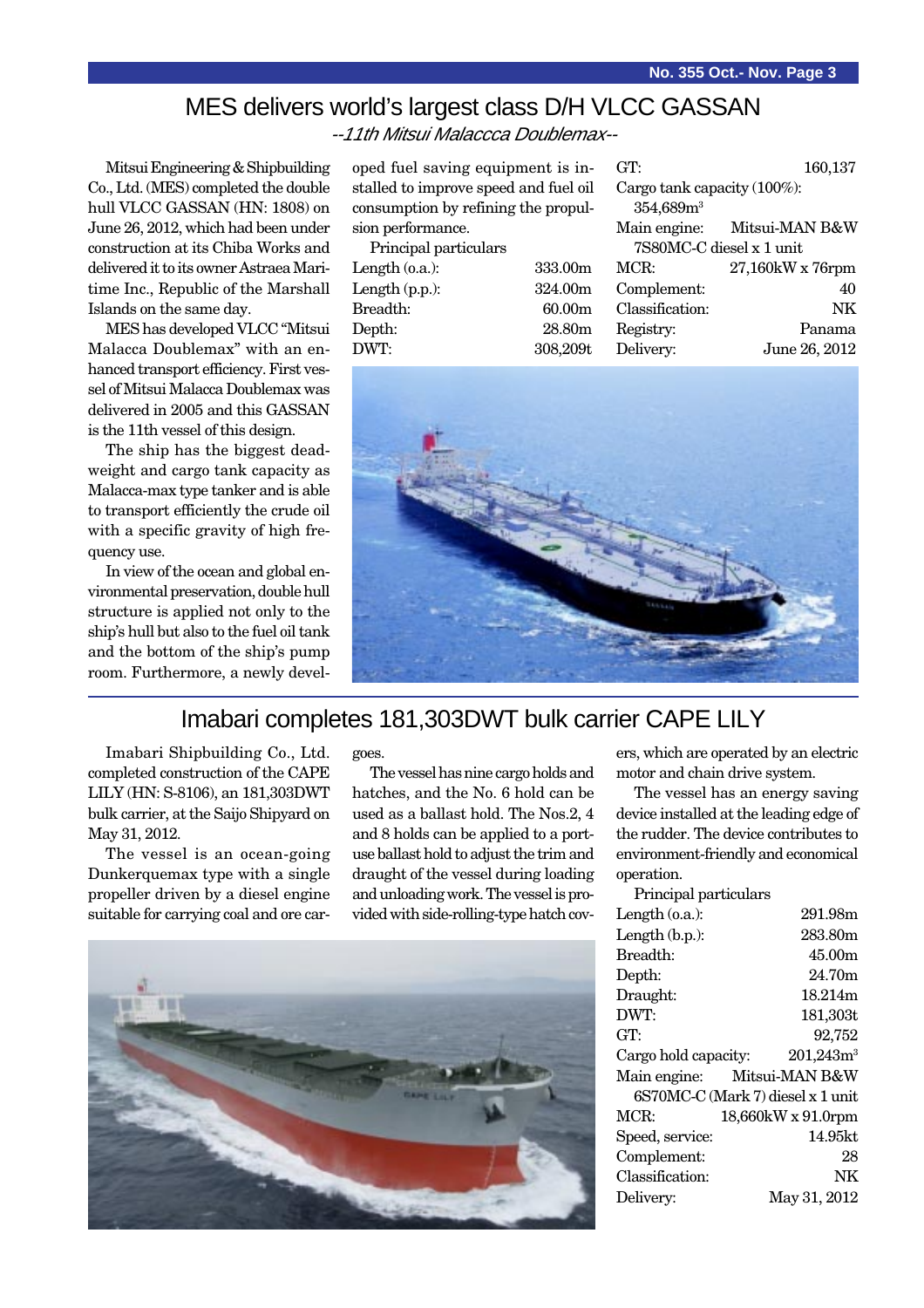#### Namura completes cape size bulk carrier FRONTIER WAVE

Namura Shipbuilding Co., Ltd. delivered the FRONTIER WAVE, a 174,707 DWT bulk carrier, to Nippon Yusen Kabushiki Kaisha at its Imari Shipyard & Works on September 11, 2012.

This is the ninth vessel of the 174kDWT type Dunkerquemax bulk carriers and the first vessel that applies the "IMO Performance Standard for Protective Coatings (PSPC) for water ballast tanks" in the vessels built by Namura.

Namura has drastically reviewed and modified the specifications by improving those of previous Dunkerquemax bulk carriers. For instance, the accommodation facilities have upgraded to provide the crew with more comfortable living conditions. Hull construction is designed and constructed in accordance with the Common Structural Rules (CSR).

The Namura flow Control Fin (NCF) and rudder fin, which were developed by Namura, and high-effi-



ciency propeller are equipped for improving propulsion performance and saving fuel oil. Electric motor driven hatch covers and a steering gear with single loop-type autopilot system are adapted. The vessel has a large capacity ballast pump for speedy operation during cargo loading.

Principal particulars

| Depth (mld.):             | 24.70m                        |
|---------------------------|-------------------------------|
| Draught (mld.):           | 18.00 <sub>m</sub>            |
| DWT:                      | 174,707t                      |
| GT:                       | 91,424                        |
|                           | Main engine: MAN B&W 6S70MC-C |
| $(Mark 7)$ diesel x 1 set |                               |
| Complement:               | 25                            |
| Classification:           | NK                            |
| Flag:                     | Japan                         |
| Completion:               | September 11, 2012            |
|                           |                               |

### Universal completes Panamax bulk carrier AZALEA SKY

Length (o.a.): 289.98m Breadth (mld.): 45.00m

Universal Shipbuilding Corporation delivered the 80,000DWT bulk carrier, AZALEA SKY, to Diamond Camellia S.A. at the Maizuru Shipyard on June 19, 2012.

This 18th vessel of the newly designed Panamax-type bulk carrier series has the largest deadweight and cargo hold capacity within the restriction of the length overall for the Panamax type bulk carrier based on various independent technologies.

The bow shape, called LEADGE-Bow, reduces the added wave resistance under not only the laden condition but also the ballast condition. The LEADGE-bow is newly developed and has superior performance at sea com-



pared to the Ax-Bow, which had been adopted for more than 90 vessels.

The vessel has high propulsion efficiency and energy saving devices, equipped with the Surf-Bulb (Rudder Fin with Bulb) after the propeller and Super Stream Duct (SSD) in front of the propeller.

| Principal particulars         |                      |
|-------------------------------|----------------------|
| Length $(0.a.)$ :             | 225m                 |
| Length $(b.p.):$              | 222m                 |
| Breadth:                      | 32.26m               |
| Depth:                        | 20.00 <sub>m</sub>   |
| Draught:                      | 14.38m               |
| DWT:                          | 80,594t              |
| GT:                           | 42.605               |
| Cargo hold capacity:          | 95,980m <sup>3</sup> |
| Main engine: MAN B&W 7S50MC-C |                      |
| diesel x 1 unit               |                      |
| Speed, service:               | 14.6kt               |
| Complement:                   | 25                   |
| Classification:               | LR.                  |
| Completion:                   | June 19, 2012        |
|                               |                      |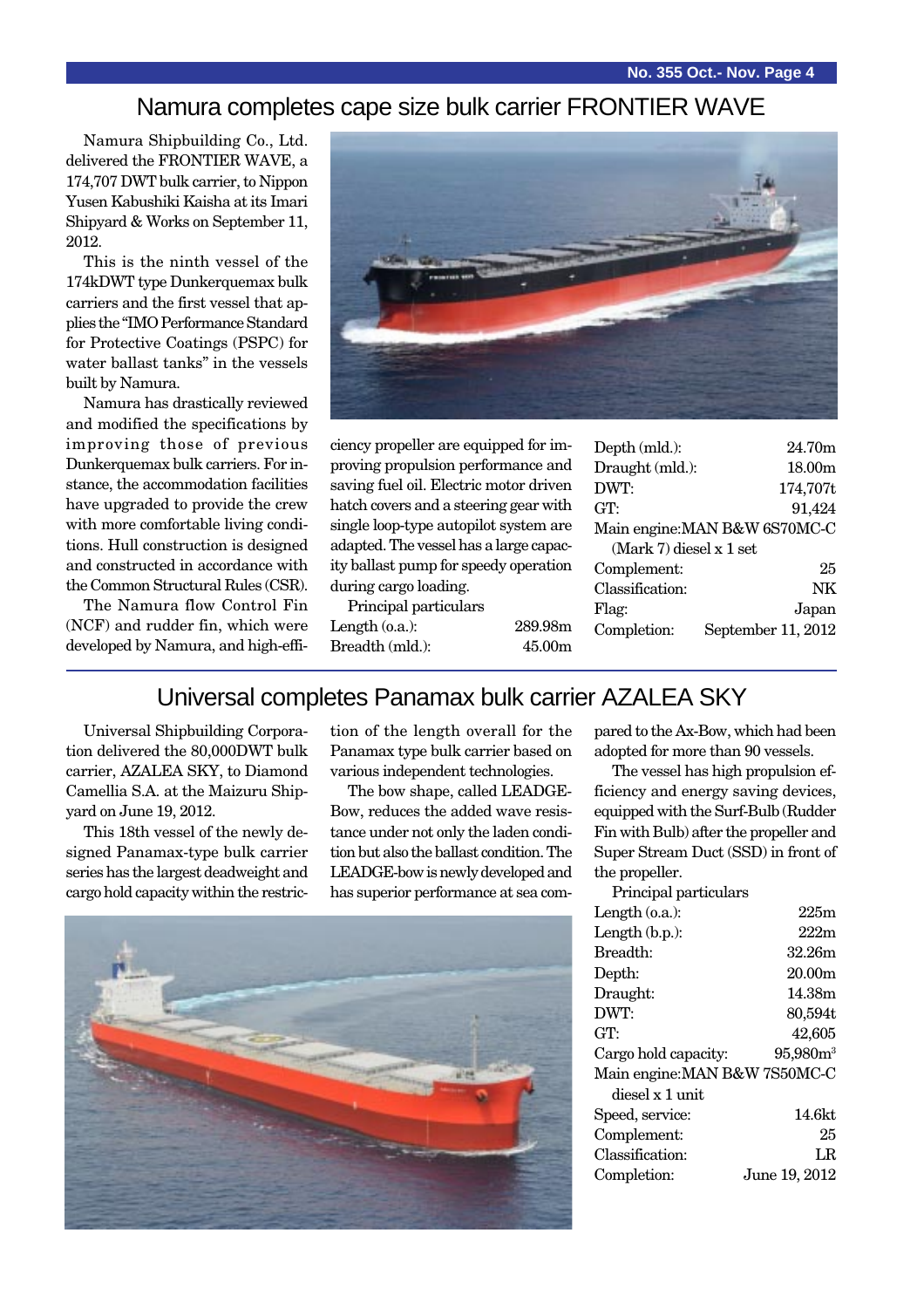#### Naikai completes 38,494DWT cargo ship TAKESHIO

Naikai Zosen Corporation completed construction of the general cargo ship TAKESHIO for Peony Shipholding S.A. at the Setoda Works on June 28, 2012. This dry cargo vessel has been constructed by employing double side shells for every cargo hold and will demonstrate stronger structural performance and better stability against external damage than the conventional cargo ship.

Should external damage occur, the inner shell of the vessel can prevent loss or outflow of cargoes and ensure the quality of cargoes. The double side shells complying with the international regulations also protect the fuel oil tanks for environmental conservation.

The vessel has broad beam and shallow draught, which permit entering shallow ports and navigating rivers, channels, and lakes. An adequate rudder area gives course-keeping stability to the vessel despite the broad beam. Of the total five cargo holds, the Nos. 2 through four holds are the boxshaped type. Four 30t deck cranes are installed, and wide hatch openings facilitate cargo handling including



lengthy cargoes. The vessel can load grains, coal, ore, sulfur, cement, limestone, steel products, and lumbers. Lengthy cargoes can be loaded in a cargo hold or on the upper deck.

The vessel is an eco-ship that uses an economical low-speed main engine combined with a large-diameter propeller, and the Super Stream Duct (SSD) and Surf-Bulb (Rudder Fin with Bulb) for increased fuel efficiency. Moreover, the Ax-Bow is employed to improve sea-keeping performance.

Principal particulars Length (o.a.): 184.75m Length (b.p.): 177.00m

| Breadth, mld.:       | 30.60m                                 |
|----------------------|----------------------------------------|
| Depth, mld.:         | 14.50m                                 |
| Draught, mld.:       | 9.55m                                  |
| DWT:                 | 38,494t                                |
| GT:                  | 23,855                                 |
| Cargo hold capacity: | 47,235.9m <sup>3</sup>                 |
| (grain)              |                                        |
| Main engine:         | Hitachi-MAN B&W                        |
|                      | 6S46MC-C (Mark 7) diesel x 1 unit      |
| NCR:                 | $6,100$ kW x $107.2$ min <sup>-1</sup> |
| Speed, service:      | 14.3kt                                 |
| Complement:          | 25                                     |
| Classification:      | NK                                     |
| Registry:            | Panama                                 |
| Completion:          | June 28, 2012                          |
|                      |                                        |

#### Niigata delivers two tugboats to Nihonkai Eisen

Niigata Shipbuilding & Repair, Inc. has delivered two tugboats, 4,200ps BANDAI MARU and 3,600ps NAEBA MARU, to Nihonkai Eisen Co., Ltd. in succession at its Niigata Shipyard. These tugboats are equipped with a pair of Niigata Z propellers that allow the vessels to turn 360 degrees on the spot in either direction.

These vessels, as qualified firefighting ships, have fire-extinguishing equipment that uses foam or powder agents. The equipment can remotely be controlled from the wheelhouse. Spilt oil recovery equipment is also installed. Thus, these vessels are provided with versatile functions to



secure the safety of the port. The NAEBA MARU, particularly, has an extensible nozzle pipe at the top of the mast, which can spout powder agent at the height of 23 meters.

Both tugboats are designed to have adequate maneuverability, stability, and seaworthiness against the strong northwesterly seasonal winds of the Sea of Japan. Such ship performance are bolstered by the higher engine power of 4,200ps and 3,600ps than the standard engines (4,000ps and 3,200ps).

Principal particulars of the BANDAI MARU

| Length $(o.a.)$ :    | 34.55m            |
|----------------------|-------------------|
| Breadth (mld.):      | 9.70 <sub>m</sub> |
| GT:                  | 196               |
| Towing force (Max.): | 56.7t             |
| Ship speed (Max.):   | 14.6kt            |